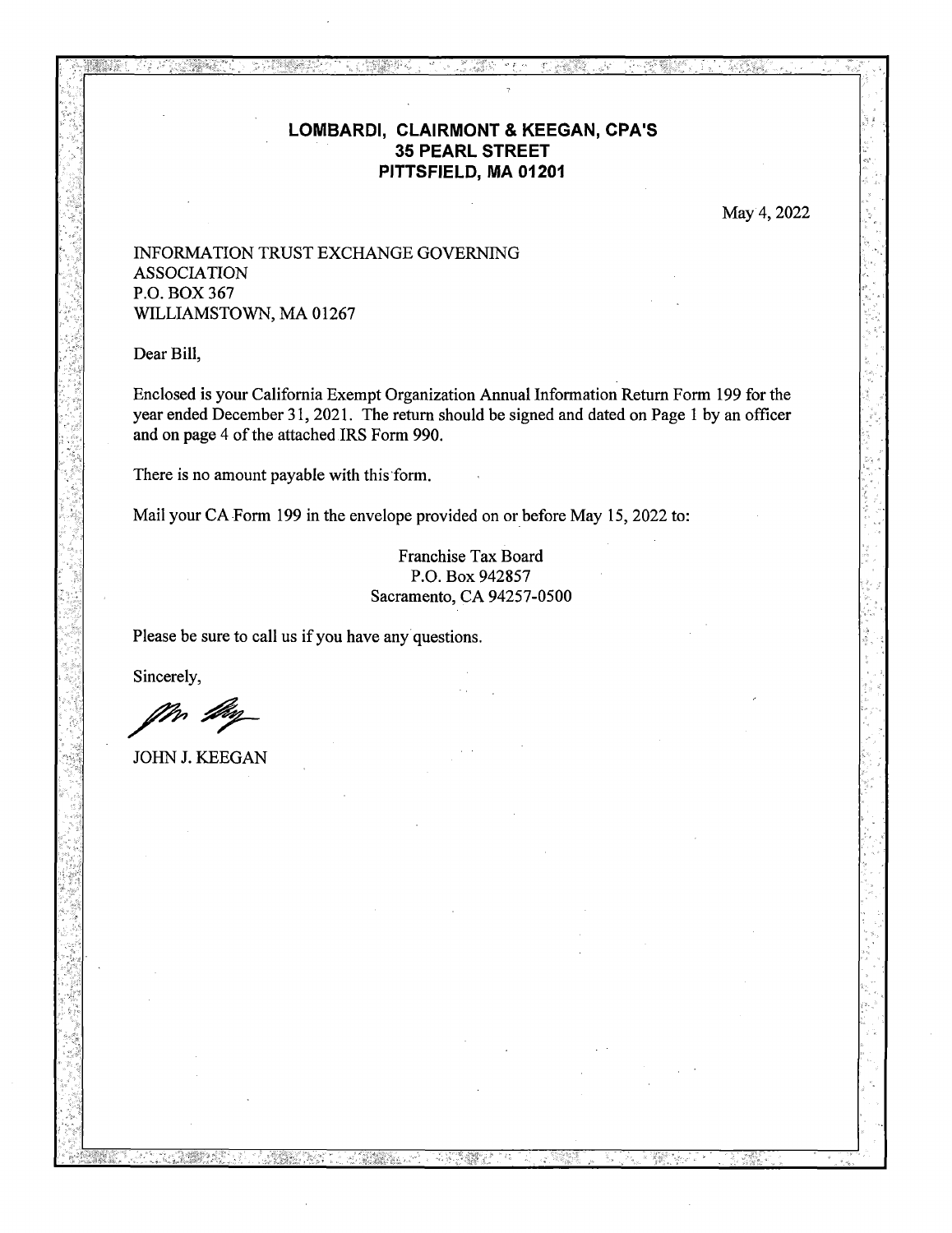## TAXABLE YEAR **California Exempt Organization Annual Information Returi**

| 2021                          | <b>Annual Information Return</b>                                                                                                                                                                                                                                                                             |                                                                                                             | 199                                                                              |  |  |
|-------------------------------|--------------------------------------------------------------------------------------------------------------------------------------------------------------------------------------------------------------------------------------------------------------------------------------------------------------|-------------------------------------------------------------------------------------------------------------|----------------------------------------------------------------------------------|--|--|
|                               | Calendar Year 2021 or fiscal year beginning (mm/dd/yyyy)<br>and ending (mm/dd/yyyy)                                                                                                                                                                                                                          |                                                                                                             |                                                                                  |  |  |
| Corporation/Organization name | California corporation number                                                                                                                                                                                                                                                                                |                                                                                                             |                                                                                  |  |  |
|                               | EXCHANGE GOVERNING ASSOCIATION<br>INFORMATION TRUST<br>Additional information. See instructions.                                                                                                                                                                                                             | <b>FEIN</b>                                                                                                 | 3988420                                                                          |  |  |
|                               |                                                                                                                                                                                                                                                                                                              |                                                                                                             |                                                                                  |  |  |
|                               | Street address (suite or room)                                                                                                                                                                                                                                                                               |                                                                                                             | 815393558<br>PMB no.                                                             |  |  |
|                               | BOX 367                                                                                                                                                                                                                                                                                                      |                                                                                                             |                                                                                  |  |  |
| City                          |                                                                                                                                                                                                                                                                                                              | <b>State</b>                                                                                                | Zip code                                                                         |  |  |
|                               | WILLIAMSTOWN                                                                                                                                                                                                                                                                                                 | МA                                                                                                          | 01267                                                                            |  |  |
| Foreign country name          | Foreign province/state/county                                                                                                                                                                                                                                                                                |                                                                                                             | Foreign postal code                                                              |  |  |
|                               | $X _{No}$<br>Yes                                                                                                                                                                                                                                                                                             |                                                                                                             |                                                                                  |  |  |
|                               | I Did the organization have any changes to its guidelines<br>X N0<br>Yes                                                                                                                                                                                                                                     |                                                                                                             | $\sqrt{}$ Yes $\boxed{\mathrm{X}}$ No                                            |  |  |
| в<br>c                        | $X$ No<br>IRC Section 4947(a)(1) trust $\cdots$ $\cdots$ $\cdots$ $\cdots$ $\cdots$ $\cdots$ $\cdots$ $\cdots$<br>Yes                                                                                                                                                                                        | not reported to the FTB? See instructions. ●<br>J If exempt under R&TC Section 23701d, has the organization |                                                                                  |  |  |
| D                             | Final information return?<br>engaged in political activities? See instructions. ●                                                                                                                                                                                                                            |                                                                                                             | Yes   X   No                                                                     |  |  |
| $\bullet$                     | Surrendered (Withdrawn)<br>Dissolved<br>Merged/Reorganized<br>K Is the organization exempt under R&TC Section 23701g?                                                                                                                                                                                        |                                                                                                             | Yes $X$ No                                                                       |  |  |
|                               | Enter date: (mm/dd/yyyy) ●<br>If "Yes," enter the gross receipts from nonmember sources $\cdot$ \$                                                                                                                                                                                                           |                                                                                                             |                                                                                  |  |  |
| Ε                             | Cash $(2)$ X Accrual (3)<br>Other<br>Check accounting method: (1)<br>L Is the organization a limited liability company? $\cdots$ .                                                                                                                                                                           |                                                                                                             | $\sqrt{}$ Yes $\left\lfloor \chi \right\rfloor$ No                               |  |  |
|                               | M Did the organization file Form 100 or Form 109 to report                                                                                                                                                                                                                                                   |                                                                                                             |                                                                                  |  |  |
| F                             | Federal return filed? (1) $\bullet$ 990T (2) $\bullet$<br>990PF $(3)$ $\bullet$<br>Sch H (990)<br>taxable income?                                                                                                                                                                                            |                                                                                                             | $\left\vert \mathsf{Yes}\right\vert \mathsf{X}\left\vert \mathsf{No}\right\vert$ |  |  |
|                               | $(4)$ $\boxed{\text{X}}$ Other 990 series<br>N Is the organization under audit by the IRS or has the IRS                                                                                                                                                                                                     |                                                                                                             | Yes $\lfloor x \rfloor$ No                                                       |  |  |
| G                             | X  No<br>Yes<br>audited in a prior year? ●<br>Is this a group filing? See instructions                                                                                                                                                                                                                       |                                                                                                             |                                                                                  |  |  |
| н                             | X  no<br>Yes<br>Is this organization in a group exemption<br>If "Yes," what is the parent's name?                                                                                                                                                                                                            | $Yes X $ No<br>O Is federal Form 1023/1024 pending?.                                                        |                                                                                  |  |  |
|                               |                                                                                                                                                                                                                                                                                                              |                                                                                                             |                                                                                  |  |  |
|                               |                                                                                                                                                                                                                                                                                                              |                                                                                                             |                                                                                  |  |  |
| Part I                        | Complete Part I unless not required to file this form. See General Information B and C.                                                                                                                                                                                                                      |                                                                                                             |                                                                                  |  |  |
|                               | 1 Gross sales or receipts from other sources. From Side 2, Part II, line 8.                                                                                                                                                                                                                                  | 1                                                                                                           | 00                                                                               |  |  |
|                               |                                                                                                                                                                                                                                                                                                              | $\mathbf{2}$                                                                                                | 00                                                                               |  |  |
|                               |                                                                                                                                                                                                                                                                                                              | 3                                                                                                           | lo o                                                                             |  |  |
| <b>Receipts</b><br>and        | 4 Total gross receipts for filing requirement test. Add line 1 through line 3.                                                                                                                                                                                                                               | lo o                                                                                                        |                                                                                  |  |  |
| Revenues                      | This line must be completed. If the result is less than \$50,000, see General Information B.<br>5 Cost of goods sold 6 5                                                                                                                                                                                     | 4<br>lO 0                                                                                                   |                                                                                  |  |  |
|                               | 6 Cost or other basis, and sales expenses of assets sold $\bullet$ 6                                                                                                                                                                                                                                         | lo oi                                                                                                       |                                                                                  |  |  |
|                               |                                                                                                                                                                                                                                                                                                              | 7                                                                                                           | 00                                                                               |  |  |
|                               |                                                                                                                                                                                                                                                                                                              | 8                                                                                                           | lo o                                                                             |  |  |
| <b>Expenses</b>               | <b>9</b> Total expenses and disbursements. From Side 2, Part II, line $18. \ldots \ldots \ldots \ldots \ldots \ldots$                                                                                                                                                                                        | 9                                                                                                           | 00                                                                               |  |  |
|                               | 10 Excess of receipts over expenses and disbursements. Subtract line 9 from line 8 $\dots \dots$                                                                                                                                                                                                             | 10                                                                                                          | 0 <sub>0</sub>                                                                   |  |  |
|                               |                                                                                                                                                                                                                                                                                                              | 11                                                                                                          | 0 <sub>0</sub>                                                                   |  |  |
|                               |                                                                                                                                                                                                                                                                                                              | 12                                                                                                          | 0 <sub>0</sub>                                                                   |  |  |
|                               | 13 Payments balance. If line 11 is more than line 12, subtract line 12 from line 11                                                                                                                                                                                                                          | 13                                                                                                          | 0 <sub>0</sub>                                                                   |  |  |
| <b>Filing Fee</b>             | 14 Use tax balance. If line 12 is more than line 11, subtract line 11 from line 12                                                                                                                                                                                                                           | 14                                                                                                          | 0 <sub>0</sub><br>0 <sub>0</sub>                                                 |  |  |
|                               | <b>15</b> Penalties and interest. See General Information J                                                                                                                                                                                                                                                  | 15                                                                                                          | 0 <sub>0</sub>                                                                   |  |  |
|                               | 16<br>16 Balance due. Add line 12 and line 15. Then subtract line 11 from the result $\dots \dots$<br>$\left( \bullet \right)$<br>Under penalties of perjury, I declare that I have examined this return, including accompanying schedules and statements, and to the best of my knowledge and belief, it is |                                                                                                             |                                                                                  |  |  |
| Sign<br>Here                  | true, correct, and complete. Declaration of preparer (other than taxpayer) is based on all information of which preparer has any knowledge.<br>Title<br>Date<br> ● Telephone                                                                                                                                 |                                                                                                             |                                                                                  |  |  |
|                               | Signature<br>of officer                                                                                                                                                                                                                                                                                      |                                                                                                             |                                                                                  |  |  |
|                               | Date<br>Check if self-<br>Preparer's                                                                                                                                                                                                                                                                         |                                                                                                             | $\bullet$ PTIN                                                                   |  |  |
|                               | 5/3/22<br>C P.A<br>signature $\blacktriangleright$<br>employed                                                                                                                                                                                                                                               |                                                                                                             | P00496315                                                                        |  |  |
| Paid                          | Firm's name (or yours,                                                                                                                                                                                                                                                                                       |                                                                                                             | $\bullet$ Firm's FEIN                                                            |  |  |
| Preparer's                    | LOMBARDI<br><u>CLAIRMONT</u><br>& KEEGAN<br>if self-employed)                                                                                                                                                                                                                                                | 04-2511474                                                                                                  |                                                                                  |  |  |
| Use Only                      | and address<br>35<br>STREET<br>PEARL                                                                                                                                                                                                                                                                         | · Telephone                                                                                                 |                                                                                  |  |  |
|                               | 01201<br>PITTSFIELD, MA                                                                                                                                                                                                                                                                                      |                                                                                                             | (413)<br>499-3733                                                                |  |  |
|                               | May the FTB discuss this return with the preparer shown above? See instructions                                                                                                                                                                                                                              |                                                                                                             | $\cdot \cdot \mathbf{X}$<br>Yes<br>No                                            |  |  |